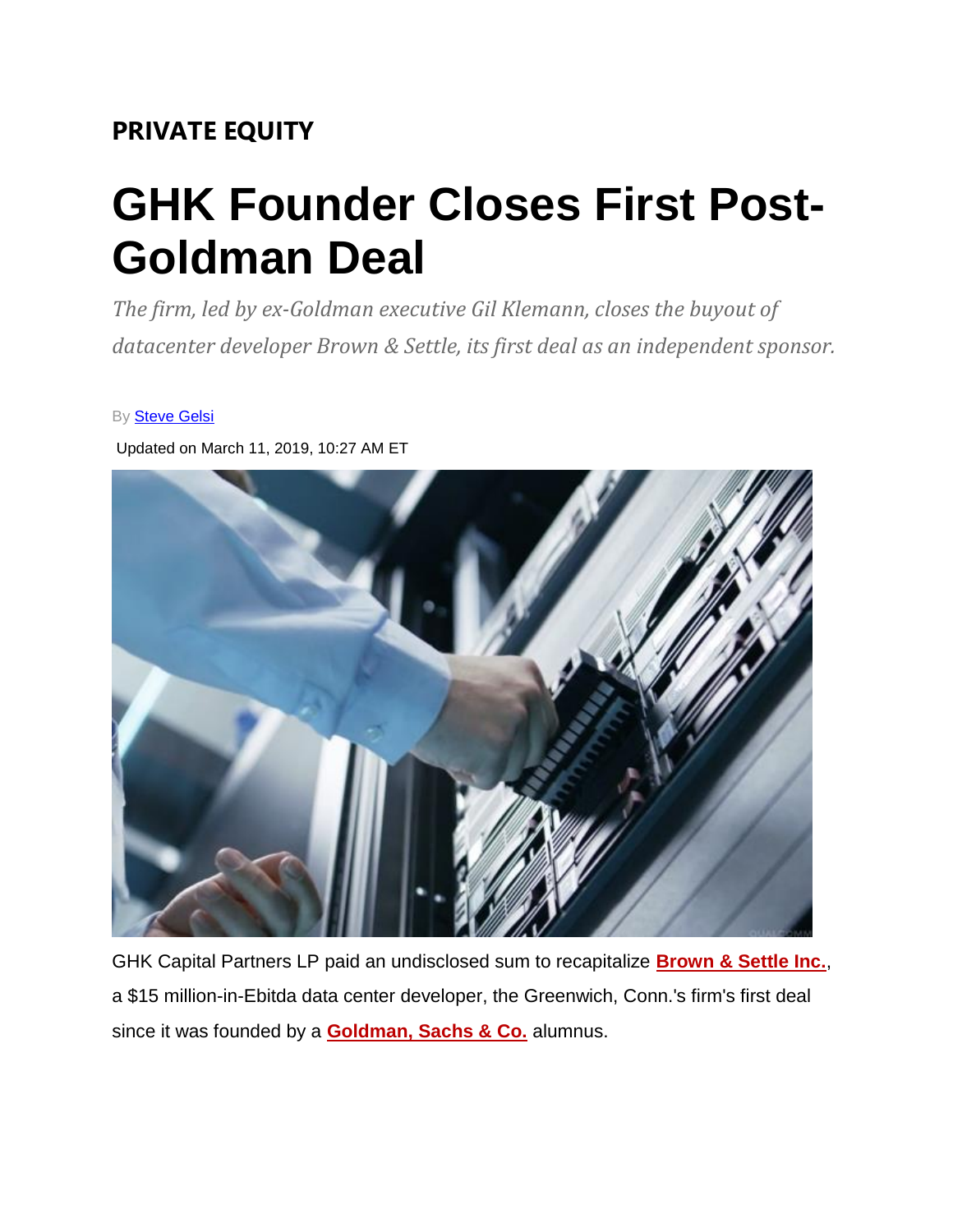Gil Klemann, founder and managing partner of **[GHK Capital](https://pipeline.thedeal.com/tdd/ViewCompany.dl?id=2476132)** who worked for 17 years at Goldman's private equity team, declined to comment on the size of Brown & Settle's business, but said the deal took many months to come to fruition with founders Mike Brown and **[Gregory "Tommy" Settle](https://pipeline.thedeal.com/tdd/ViewPeople.dl?id=1009027)**.

The Bristow, Va., company ranks as a major provider of site development services for data centers in northern Virginia, the largest such market in the United States, as well as in Virginia, Maryland, West Virginia, and the Greater Washington D.C. area.

"There was no traditional 'book' involved [from an investment bank] and GHK started with raw data from the company," Klemann told The Deal. "We talked to them directly. Mike and Tommy are operators. Their expertise and interest is in running the business. They wanted to partner with GHK to...help take the business to the next level."

GHK is bringing in Christopher Kete as CEO and Diane Waters as CFO of Brown & Settle. Kete is a former nuclear submarine engineer who has been a CEO of privateequity owned lower middle market businesses. He starts in his post later this month.

**[Breakwater Management LP](https://pipeline.thedeal.com/tdd/ViewCompany.dl?id=2476136)** and funds advised by Headway Capital Partners LLP were equity financing providers, while Breakwater Management LP served as exclusive provider of debt financing to support the recapitalization.

GHK also invested its own capital in the deal, which was initially announced March 4. GHK owns about two thirds of the business and the founders rolled equity in and own one third.

GHK has already been approached about add-on deals for Brown & Settle but has no immediate plans for more deals.

"The primary task is organic growth," Klemann said. "There's incredible demand for this company's services. It's not a priority to do acquisitions right now."

**[Prime Investments LLC](https://pipeline.thedeal.com/tdd/ViewCompany.dl?id=1986024)** advised the sellers, along with **[Tomlinson Advisory Group](https://pipeline.thedeal.com/tdd/ViewCompany.dl?id=2476137)  [LLC](https://pipeline.thedeal.com/tdd/ViewCompany.dl?id=2476137)**. **[Day Pitney LLP](https://pipeline.thedeal.com/tdd/ViewCompany.dl?id=1960950)** advised GHK.